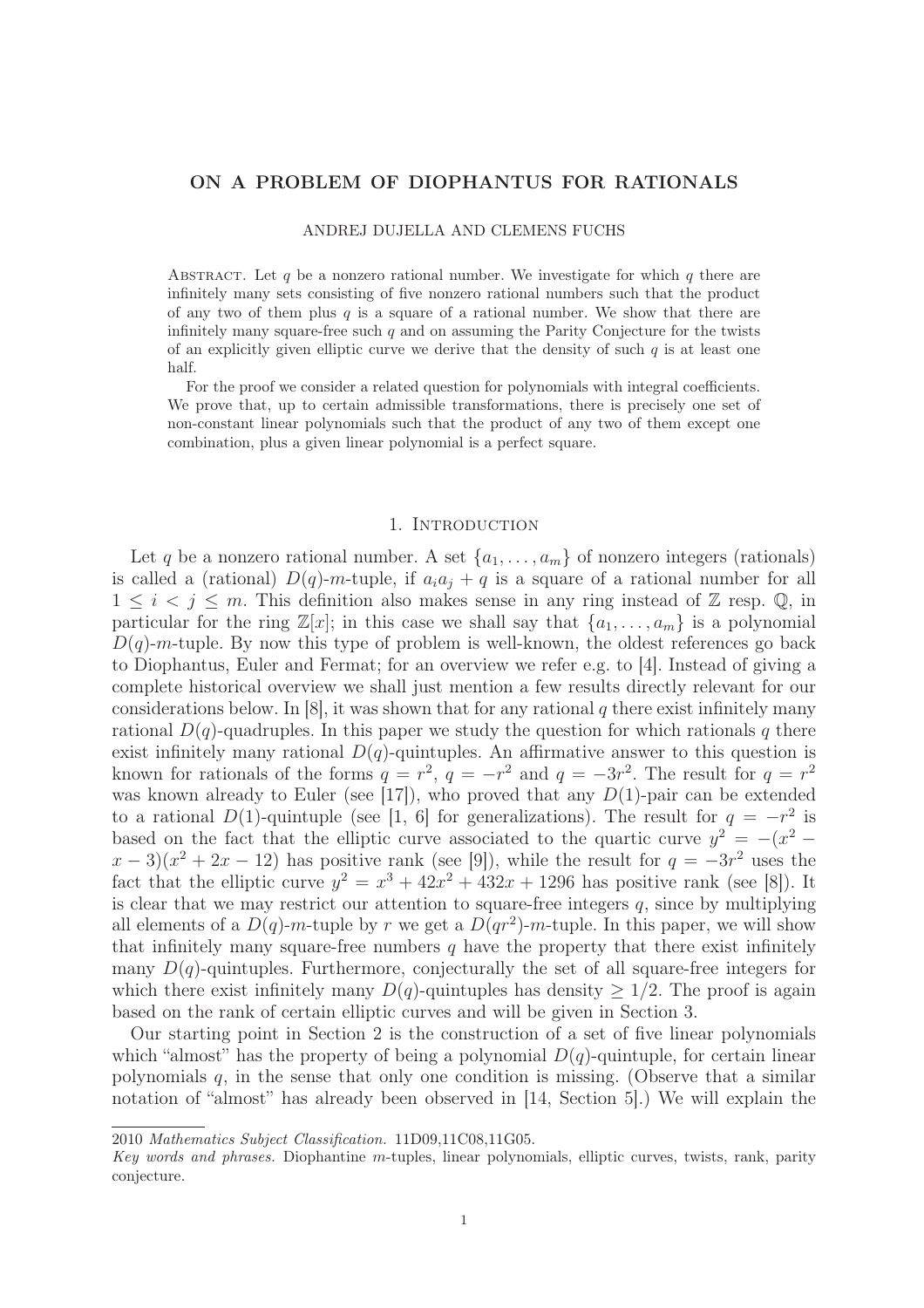connection of this approach to the existence of q such that there are infinitely many  $D(q)$ quintuples and then formulate and prove the result (Theorem 1). In Section 3 we shall relate the set appearing in Theorem 1 to a certain elliptic curve  $E$  and then establish the above mentioned result on the infinitude of the set of  $q$ 's such that there are infinitely many  $D(q)$ -quintuples (Theorem 3). In the final Section 4 we shall give some explicit examples.

## 2. "Almost" Diophantine quintuples for linear polynomials

The result from [8] on the existence of infinitely many rational  $D(q)$ -quadruples for any rational q, is a corollary of results in [4] on the existence of  $D(n)$ -quadruples for  $n \in \mathbb{Z}$ . By a result of Brown [3], it was known that for  $n \equiv 2 \pmod{4}$  there does not exist a  $D(n)$ quadruple. It is proved in [4] that if  $n \neq 2 \pmod{4}$  and  $n \notin \{-4, -3, -1, 3, 5, 8, 12, 20\}$ , then there exists at least one  $D(n)$ -quadruple. The proof uses polynomial formulas for  $D(n)$ -quadruples, namely polynomial  $D(n)$ -quadruples where n itself is a linear polynomial with integer coefficients and the elements of the set are polynomials with small degree (typically, one constant and three quadratic, or four linear polynomials). E.g.  $\{1, 9x^2 + 8x + 1, 9x^2 + 14x + 6, 36x^2 + 44x + 13\}$  is a  $D(4x + 3)$ -quadruple, while  $\{4x, 25x + 1, 49x + 3, 144x + 8\}$  is a  $D(16x + 1)$ -quadruple.

A natural idea to approach the question of the existence of  $D(q)$ -quintuples is to construct similar sets of polynomials with five elements. However, results from [13] show that there does not exist a set of five linear polynomials with integer coefficients, not all constant, such that the product of any two of them plus a given linear polynomial is a square of a polynomial with integer coefficients, and also that there is no such set consisting of four quadratic polynomials, i.e. there is no (nontrivial) polynomial  $D(n)$ -quintuple with linear *n* consisting of linear or quadratic polynomials.

Therefore, we relax the conditions in order to get an object (that is not a polynomial m-tuple anymore) which can exist and which is still useful for our purpose (although the application will not be so straightforward). Our aim is to follow the proof of the mentioned result from [13] in order to characterize "almost" Diophantine quintuples for linear polynomials, i.e. all sets of the form  $\{a_1x + b_1, \ldots, a_5x + b_5\}$  such that for given  $c, d \in \mathbb{Z}, c \neq 0$  we have that  $(a_i x + b_i)(a_j x + b_j) + (cx + d)$  is a square of a polynomial with integer coefficients for all  $1 \leq i \leq j \leq 5$ , except for one pair, say, without loss of generality,  $(i, j) = (4, 5)$ . We shall call such a set an almost  $D(cx + d)$ -quintuple.

There are two obvious type of transformations that we can use to produce new such sets from a given one. Let  $q \in \mathbb{Z}[x]$  and  $\{a_1, \ldots, a_m\}$  be a set of non-constant polynomials in  $\mathbb{Z}[x]$ , where for some  $(i, j), i, j \in \{1, \ldots, m\}, i < j$  (we call this set S) we have  $a_i a_j + q$ is a square in  $\mathbb{Z}[x]$ . The *admissible* transformations are given by:

Scaling: Multiply every element  $a_i$  by some  $0 \neq c \in \mathbb{Z}$  to get  $a'_i = ca_i$ ; accordingly q has to be replaced by  $q' = c^2q$ . If all coefficients of the  $a_i$  are divisible by  $c \in \mathbb{Z}$ and q is divisible by  $c^2$ , then we can also divide through by c to get  $a'_i = a_i/c$ ; accordingly q has to be replaced by  $q' = q/c^2$ .

Translation: Replace x by  $ax + b$  for some  $a, b \in \mathbb{Z}, a \neq 0$ , to get  $a'_i = a_i(ax + b)$ ; accordingly q has to be replaced by  $q' = q(ax + b)$ .

The resulting set  $\{a'_1, \ldots, a'_m\}$  of non-constant polynomials in  $\mathbb{Z}[x]$  has the property that  $a'_i a'_j + q'$  is a square for all  $(i, j) \in S$ . We can also view the polynomials as elements in  $\mathbb{Q}[x]$  and perform the above transformations with  $a, b, c \in \mathbb{Q}$ ; in order to get an element in  $\mathbb{Z}[x]$  we just have to cancel the denominators by multiplying with the least common multiple of them. (Below we shall use transformations over  $\mathbb Q$  and normalize back to  $\mathbb Z$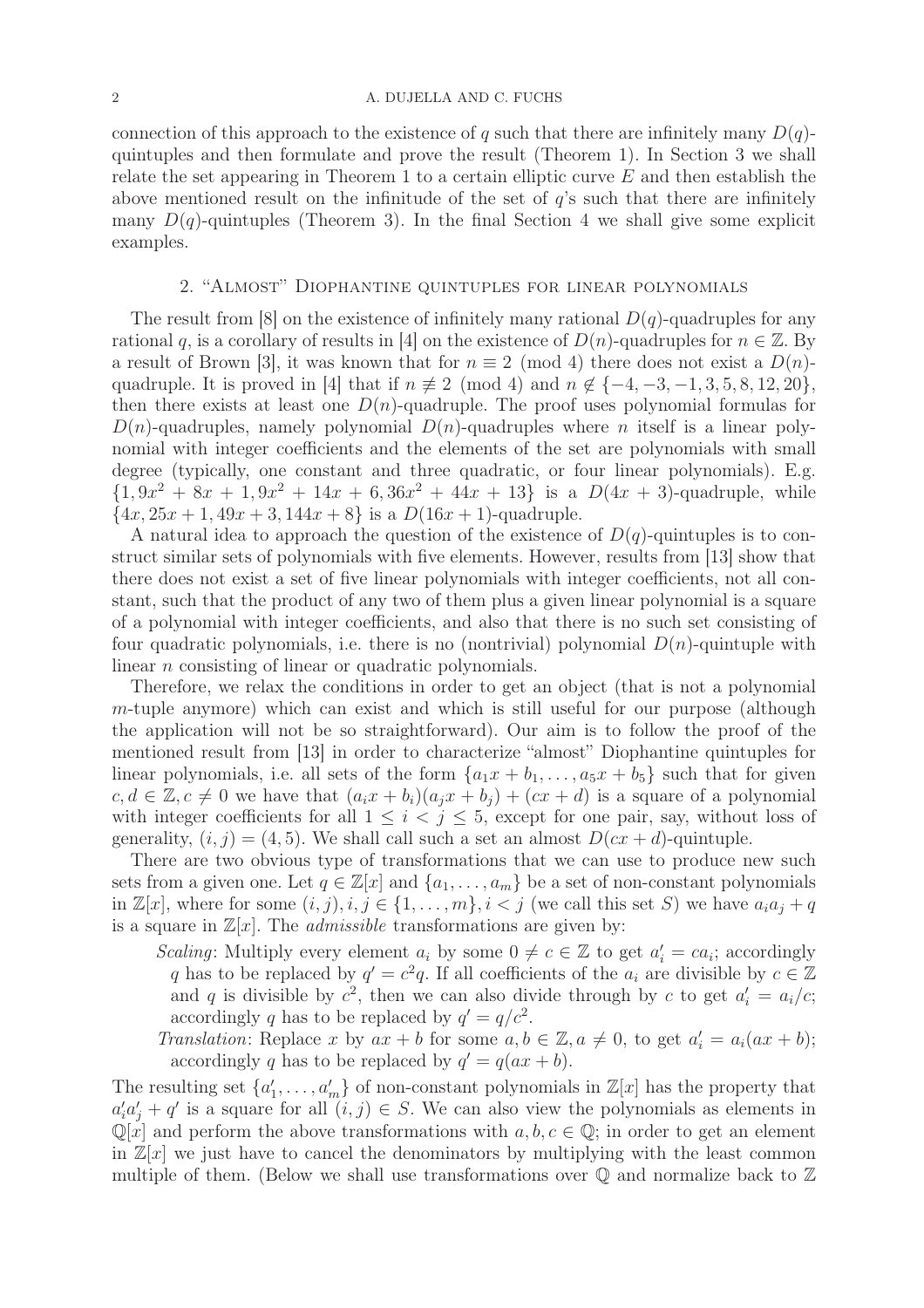at the end if necessary.) The question arises if there are more admissible transformations that produce new such sets and are not covered by the two operations described above. We have the following result:

**Theorem 1.** Let  $q = cx + d$  and let  $\{a_1, \ldots, a_5\}$  be a set of non-constant polynomials in  $\mathbb{Z}[x]$  with  $a_i a_j + q$  a square in  $\mathbb{Z}[x]$  for all  $1 \leq i \leq j \leq 5$ , except for  $(i, j) = (4, 5)$ , then up to scaling and translation  $\{a_1, \ldots, a_5\} = \{x, 9x + 8, 25x + 20, 4x + 2, 16x + 14\}$  and  $q = 10x + 9.$ 

For the proof we shall use the notation and some facts used in the proof of Theorem 1 in [13] (see Subsection 2.1 therein). We assume that the reader is familiar with this paper. We mention that the  $D(10x + 9)$ -quadruples  $\{x, 9x + 8, 16x + 14, 25x + 20\}$  and  ${x, 4x+2, 9x+8, 25x+20}$  already appeared as special case of the two-parametric family in  $[5, (11)]$  resp. of  $[4, (23)]$ .

Proof. From [13], it follows that we may assume (by applying admissible transformations) that our quintuple has the form

$$
\{A^2x,m_1^2x+2m_1W-u,m_2^2x+2m_2W-u,m_3^2x+2m_3W-u,m_4^2x+2m_4W-u\}
$$

for some  $A, W, u, m_1, \ldots, m_4 \in \mathbb{Z}$ , while the polynomial q is of the form  $A^2ux + A^2W^2$ . Furthermore, if

$$
(m_i^2 x + 2 m_i W - u)(m_j^2 x + 2 m_j W - u) + (A^2 u x + A^2 W^2)
$$

is a square, then we have the following possibilities: either  $|m_i - m_j| = A$  or  $(2m_iW$  $u(2m_jW - u) = u^2 \pm 2AWu$ . Following the notation from [13], we define

$$
p_i := 2m_i W - u, \ i = 1, 2, 3, 4; \quad P := u^2 - 2AWu, \quad Q := u^2 + 2AWu.
$$

Because of the symmetry, we may assume that  $m_1 < m_2$  and  $m_3 < m_4$ . We will consider several cases depending on which conditions are satisfied by  $m_i$  and  $m_j$  for corresponding pairs  $(i, j) \neq (3, 4)$ , and also depending on which of the two numbers  $m_1$  and  $m_3$  is smaller.

1) Assume first that  $m_1 < m_3$ . Then we have exactly three possibilities for  $m_2, m_3, m_4$ : one of them is equal to  $m_1 + A$  and the other two satisfy conditions involving  $p_i$ 's.

1.1) Consider first the case  $m_2 = m_1 + A$ . Then we may assume that  $p_1p_3 = P$  and  $p_1p_4 = Q$ . Now  $p_2p_3 \neq P$  and  $p_2p_4 \neq Q$ , because the  $m_i$ 's are distinct integers.

There are two subcases (we may interchange the role of  $m_3$  and  $m_4$ ):

1.1.1)  $m_3 = m_2 + A$  and  $p_2p_4 = P$ ,

1.1.2)  $p_2p_3 = Q$  and  $p_2p_4 = P$ .

1.1.1) We have  $4AWu = Q - P = p_4(p_1 - p_2) = -2AWp_4$ , so  $p_4 = -2u$ . From  $p_1p_4 = Q$ we get  $(2m_1W - u)(-2u) = u^2 + 2AWu$ , i.e.  $4m_1W = u - 2AW$ . Inserting this in  $p_1p_3 =$  $p_2p_4$ , we get  $(-u-2AW)(-u+6AW) = (-u+2AW)(-4u)$ , i.e.  $3u^2-4uAW+12A^2W^2 = 0$ , which has no nonzero solutions.

**1.1.2)** From  $P + Q = p_1(p_3 + p_4) = p_2(p_3 + p_4)$ , since  $p_1 \neq p_2$ , we get  $p_3 + p_4 = 0$ . But then  $P + Q = 2u^2 = 0$ , which is a contradiction.

1.2) The next case is  $m_3 = m_1 + A$ . Then  $p_1p_2 = P$  and  $p_1p_4 = Q$ . Note that  $p_2p_4 \neq P$ ,  $Q$ , thus  $p_2p_3 = Q$  and  $m_2 = m_4 \pm A$ . We distinguish cases concerning the last two signs.

1.2.1) Assume that  $m_2 = m_4 + A$ . From  $4AWu = Q - P = p_1(p_4 - p_2) = -2AWp_1$ , we get  $p_1 = -2u$ . This implies  $2m_1W - u = -2u$ , which further yields  $2m_1W = -u$ . From  $p_1p_4 = p_2p_3$ , we get  $2W(m_1m_4 - m_2m_3) = (m_1 + m_4 - m_2 - m_3)u = -2uA$ . Since  $m_1m_4 - m_2m_3 = -A(m_1 + m_2)$ , we get that  $u = W(m_1 + m_2)$ . Thus  $m_1 + m_2 = -2m_1$ , i.e.  $m_2 = -3m_1$ . From  $p_1p_2 = P$ , we get  $-2u(2m_2W - u) = u^2 - 2AWu$ , and this implies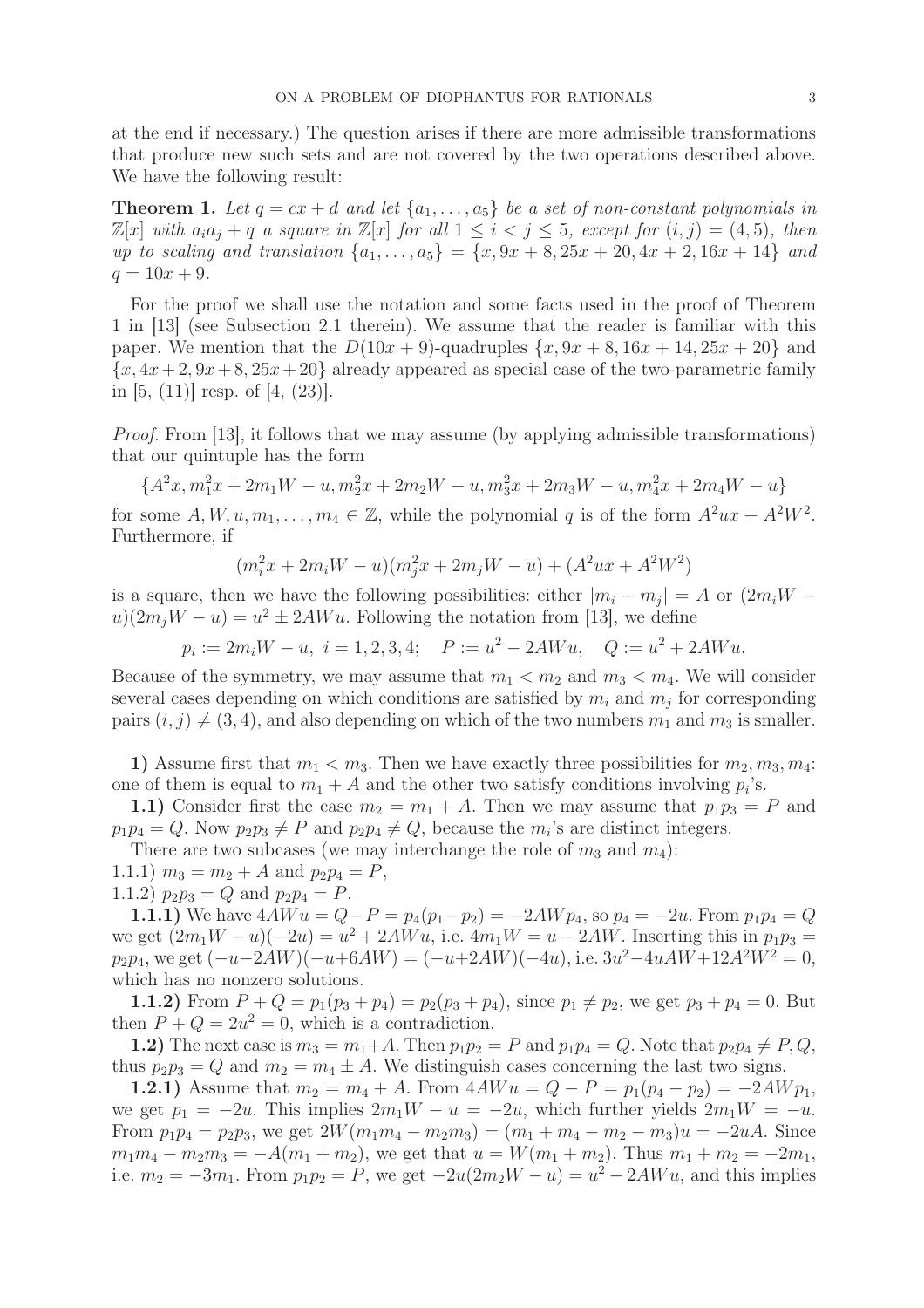$2AW = 5u$ . Hence,  $m_1 = -A/5$ ,  $m_2 = 3A/5$ ,  $m_3 = 4A/5$ ,  $m_4 = -2A/5$ . Thus, we obtain the set

$$
\left\{ A^{2}x, \frac{1}{25}A^{2}x - \frac{2}{5}AW - \frac{2}{5}AW, \frac{9}{25}A^{2}x + \frac{6}{5}AW - \frac{2}{5}AW, \frac{16}{25}A^{2}x + \frac{8}{5}AW - \frac{2}{5}AW, \frac{4}{25}A^{2}x - \frac{4}{5}AW - \frac{2}{5}AW \right\}
$$

which is an almost  $D(A^2(\frac{2}{5}AW)x + A^2W^2)$ -quintuple. By translating  $\frac{1}{25}A^2x$  to x and substituting,  $\alpha := \frac{1}{5}AW$ , we get the set

(1) 
$$
{25x, x - 4\alpha, 9x + 4\alpha, 16x + 6\alpha, 4x - 6\alpha},
$$

which is an almost  $D(50\alpha x + 25\alpha^2)$ -quintuple.

**1.2.2)** Assume now that  $m_2 = m_4 - A$ . We get  $p_1 = 2u$  and  $2m_1W = 3u$ . The equality  $p_1p_4 = p_2p_3$  gives  $2AW(m_1 - m_2) = 2W(m_1m_4 - m_2m_3) = (m_1 + m_4 - m_2 - m_3)u = 0$ , which is a contradiction.

2) It remains to consider the case when  $m_3 < m_1$ . We consider the different possibilities for  $m_1$  and  $m_2$ .

2.1) Assume that  $m_1 = m_3 + A$ . Then  $p_2p_3 = P$  (resp. Q). Further we have the following subcases:

2.1.1)  $m_2 = m_1 + A$ ,  $m_4 = m_2 + A$  and  $p_1p_4 = P$  (resp. Q), 2.1.2)  $m_2 = m_1 + A$ ,  $m_4 = m_2 + A$  and  $p_1p_4 = Q$  (resp. P), 2.1.3)  $p_1p_2 = Q$  (resp. P),  $m_4 = m_2 \pm A$  and  $p_1p_4 = P$  (resp. Q), 2.1.4)  $p_1p_2 = Q$  (resp. P),  $m_4 = m_2 - A$  and  $m_4 = m_1 + A$ .

2.1.1) From  $p_2p_3 = p_1p_4$ , we have  $4W(m_2m_3 - m_1m_4) = 2(m_2 + m_3 - m_1 - m_4)u$ , which gives  $W(2m_3 + 3A) = u$ . Inserting this in  $p_2p_3 = u^2 \pm 2AWu$ , we get  $4W^2m_3(m_3 + 2A) =$  $\pm 2AWu + 2uW(2m_3 + 2A) = 2W^2(2m_3 + 3A)(2m_3 + 2A \pm A)$ . For the + sign we get,  $2m^3 + 8Am_3 + 9A^2 = 0$ , while for the – sign we get  $2m_3^2 + 2Am_3 + 3A^2 = 0$ , and both equations have no nonzero integer solutions.

2.1.2) From  $p_2p_3 - p_1p_4 = \pm 4AWu$ , we get  $4W^2(m_2m_3 - m_1m_4) = 2(m_2 + m_4 - m_1 (m_4)$   $\mp$  4Au. In the case of the – sign, this leads to  $AW(m_1 + m_2) = 0$ . But this means that  $m_1 = -A/2$ ,  $m_2 = A/2$ ,  $m_3 = -3A/2$ ,  $m_4 = 3A/2$  and  $u = 0$ , a contradiction.

For the + sign, we obtain  $W(2m_3 + 3A) = 2u$ . Inserting this in  $p_2p_3 = u^2 - 2AWu$ gives  $4W^2m_3(m_3+2A) = 2uW(2m_3+A) = W^2(2m_3+3A)(2m_3+A)$  and  $AW = 0$ , a contradiction.

The case 2.1.3) is equivalent to the case 1.2) (by taking  $-A$  instead of A).

2.1.4) From  $4AWu = Q - P = p_2(p_1 - p_3) = p_22AW$ , we get  $p_2 = 2u$  or  $p_2 = -2u$ (with interchanged role of P and Q). This implies  $2m_2W = 3u$  or  $2m_2W = -u$ . Now  $(2m_1W - u)2u = u^2 + 2AWu$  gives  $2W(2m_1 - A) = 3u$  or  $(2W(2m_1 - A)) = u$ . The first case gives  $m_2 = 2m_1 - A$ , while the second gives  $m_2 = -2m_1 + A$ . We also have  $m_2 = m_1 + 2A$ , which gives in the first case  $m_1 = 3A$ ,  $m_2 = 5A$ ,  $m_3 = 2A$ ,  $m_4 = 4A$ ,  $u = 10AW/3$ , and in the second case  $m_1 = -A/3$ ,  $m_2 = 5A/3$ ,  $m_3 = -2A/3$ ,  $m_4 = 4A/3$ ,  $u = -10AW/3$ .

Thus we get in the first case the set

$$
\left\{ A^{2}x, 9A^{2}x + 6AW - \frac{10}{3}AW, 25A^{2}x + 10AW - \frac{10}{3}AW, 4A^{2}x + 4AW - \frac{10}{3}AW, 16A^{2}x + 8AW - \frac{10}{3}AW \right\}
$$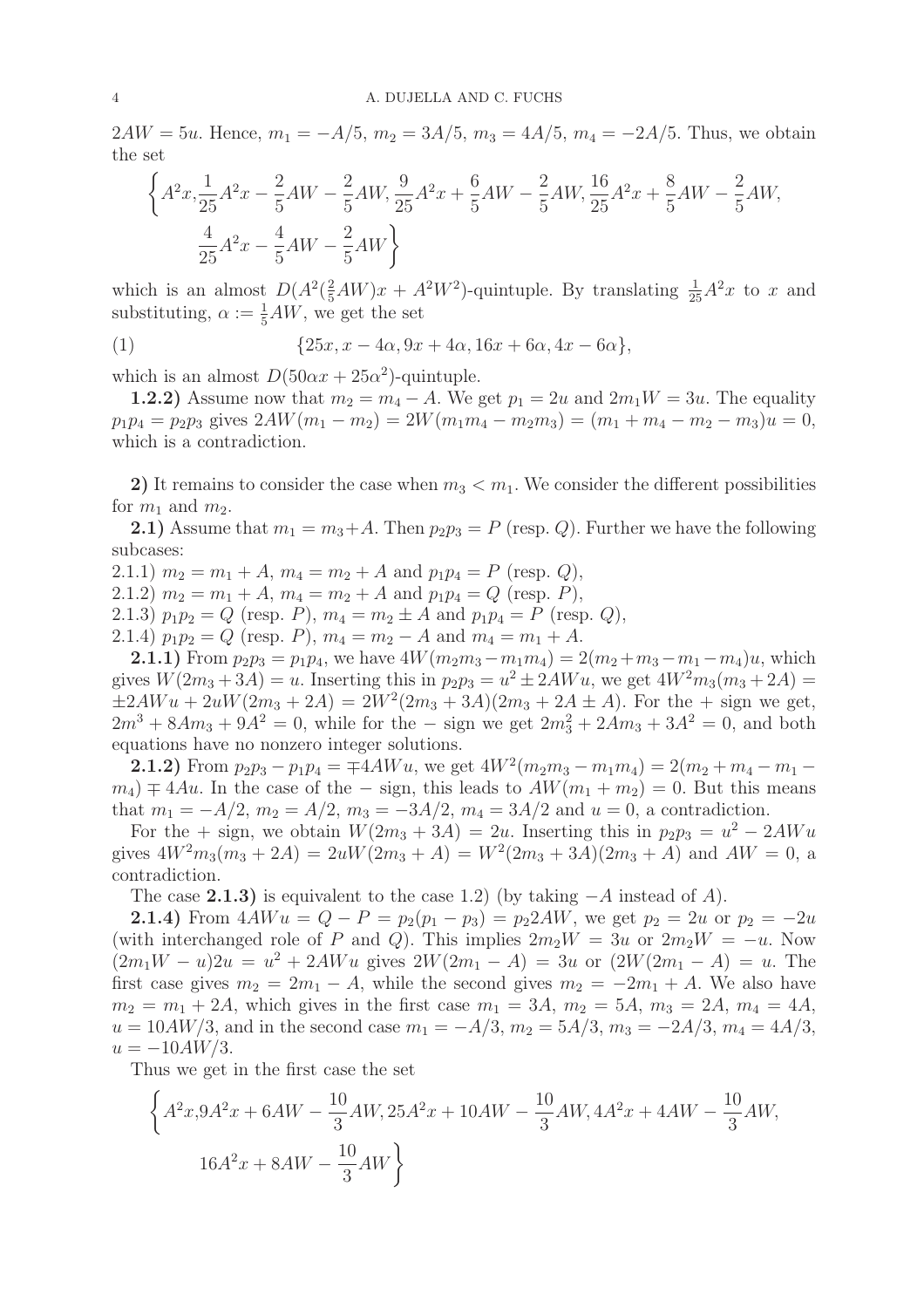which is an almost  $D(A^2(\frac{10}{3}AW)x + A^2W^2)$ -quintuple. By translating  $A^2x$  to x and substituting  $\alpha := \frac{1}{3}AW$ , we get the set

(2) 
$$
\{x, 4x + 2\alpha, 9x + 8\alpha, 16x + 14\alpha, 25x + 20\alpha\}
$$

which is an almost  $D(10\alpha x + 9\alpha^2)$ -quintuple.

In the second case we get the set

$$
\left\{ A^{2}x, \frac{1}{9}A^{2}x - \frac{2}{3}AW + \frac{10}{3}AW, \frac{25}{9}A^{2}x + \frac{10}{3}AW + \frac{10}{3}AW, \frac{16}{9}A^{2}x - \frac{8}{3}AW + \frac{10}{3}AW, \frac{4}{9}A^{2}x + \frac{4}{3}AW + \frac{10}{3}AW \right\}
$$

which is an almost  $D(A^2(-\frac{10}{3}AW)x + A^2W^2)$ -quintuple. By translating  $\frac{1}{9}A^2x$  to x and substituting  $\alpha := \frac{1}{3}AW$ , we get the set

(3) 
$$
{9x, x + 8\alpha, 25x + 20\alpha, 4x + 14\alpha, 16x + 2\alpha}
$$

which is an almost  $D(-90\alpha x + 9\alpha^2)$ -quintuple.

2.2) The next possibility we have to discuss is  $m_2 = m_3 + A$ . Then  $p_1p_3 = P$ ,  $p_1p_2 = Q$ ,  $m_4 = m_1 \pm A$ ,  $p_1p_4 = P$ . We see that this case is equivalent to 2.1.3).

**2.3)** The last possibility is that  $p_1p_3 = P$  and  $p_2p_3 = Q$ . We have the following possibilities for the relations between  $m_1, m_2, m_4$ :

2.3.1)  $m_2 = m_1 + A$ ,  $p_1p_4 = Q$  and  $p_2p_4 = P$ ,

2.3.2)  $m_2 = m_1 + A$ ,  $p_1p_4 = Q$  and  $m_4 = m_2 + A$ .

The case 2.3.1) is identical to the case 1.1.2), while the case 2.3.2) is equivalent to the case 1.1.1).

So far we have obtained three quintuples (1), (2) and (3) with the desired property. We will now show that they are equivalent in the sense that they can be obtained one from the other by admissible transformations. Take first the almost  $D(50\alpha x + 25\alpha^2)$ -quintuple  $\{25x, x - 4\alpha, 9x + 4\alpha, 16x + 6\alpha, 4x - 6\alpha\}$ . By translating x to  $5x + 4\alpha$ , we get the almost  $D(250\alpha x + 225\alpha^2)$ -quintuple  $\{125x + 100\alpha, 5x, 45x + 40\alpha, 80x + 70\alpha, 20x + 10\alpha\}$ , and by dividing all of its elements by 5 and correspondingly  $q$  by 25, we get exactly the set  $(2)$ . Take now the almost  $D(-90\alpha x+9\alpha^2)$ -quintuple  $\{9x, x+8\alpha, 25x+20\alpha, 4x+14\alpha, 16x+2\alpha\}.$ By translating x to  $-9x - 8\alpha$ , we get the almost  $D(810\alpha x + 729\alpha^2)$ -quintuple  $\{-81x 72\alpha$ ,  $-9x\alpha$ ,  $-225x-180\alpha$ ,  $-36x-18\alpha$ ,  $-144x-126\alpha$ , and by dividing all of its elements by  $-9$  and correspondingly q by 81, we get exactly the set (2). Furthermore, by dividing the elements of (2) by  $\alpha$ , we get that all quintuples with the desired property can be obtained from the almost  $D(10x + 9)$ -quintuple  $\{x, 9x + 8, 25x + 20, 4x + 2, 16x + 14\}$  by the admissible transformations. This proves the assertion. the admissible transformations. This proves the assertion.

### 3. Twists of an elliptic curve

In the previous section we proved that for a rational number x the sets  $\{x, 4x + 2, 9x +$  $8, 25x + 20$  and  $\{x, 9x + 8, 16x + 14, 25x + 20\}$  are rational  $D(10x + 9)$ -quadruples. Therefore, the set

$$
\{x, 4x + 2, 9x + 8, 16x + 14, 25x + 20\}
$$

is a rational  $D(10x + 9)$ -quintuple if

(4) 
$$
(4x+2)(16x+14) + 10x + 9 = y^2
$$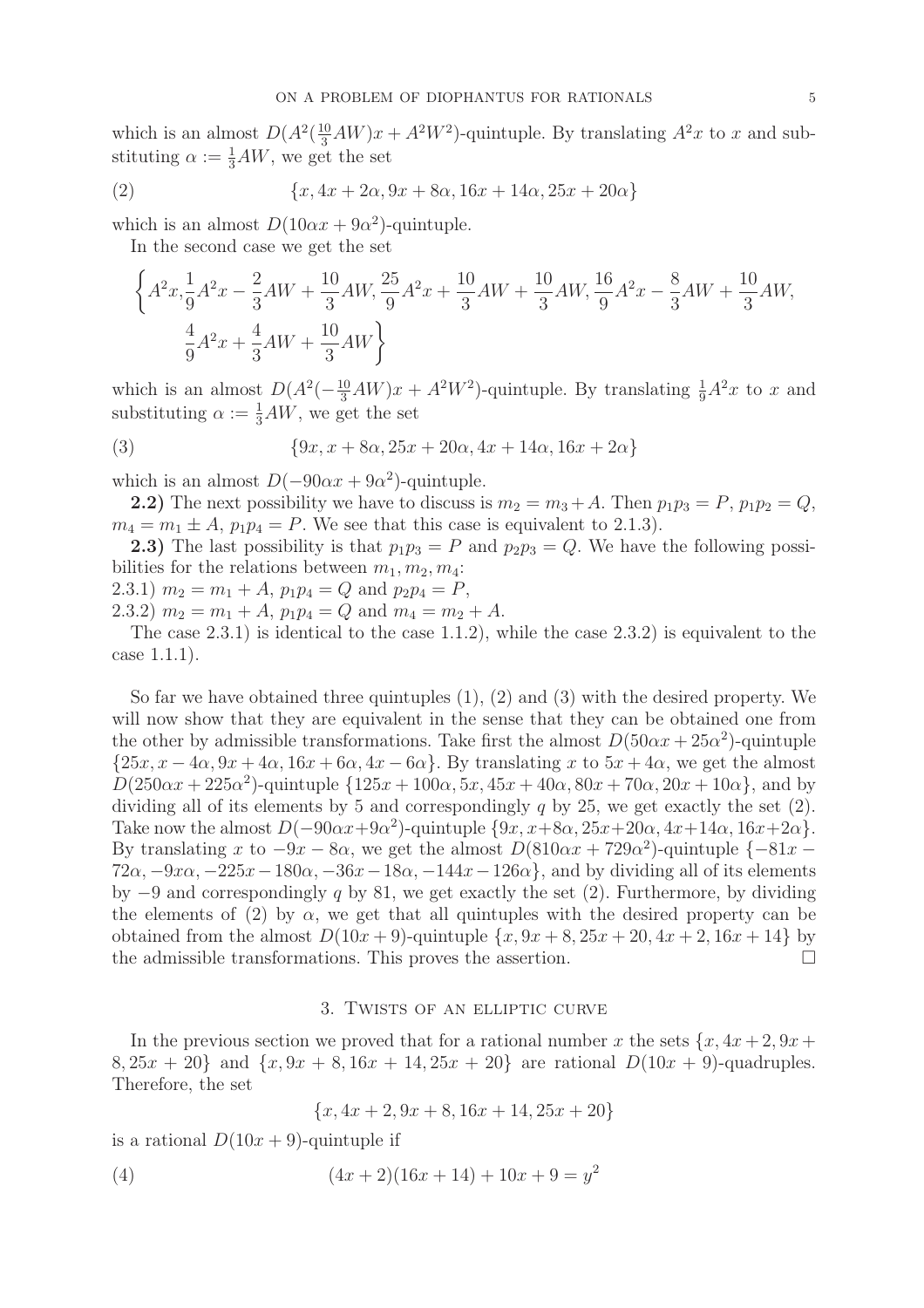for a  $y \in \mathbb{Q}$ . Inserting  $y = 8x + t$  in (4), we obtain

$$
x = \frac{t^2 - 37}{2(49 - 8t)}.
$$

Thus, we have proved:

Theorem 2. The set

(5)  $\{t^2 - 37, 4t^2 - 32t + 48, 9t^2 - 128t + 451, 16t^2 - 224t + 780, 25t^2 - 320t + 1035\}$ is a  $D(4(8-t)(5t-32)(8t-49))$ -quintuple.

Let  $q$  be a nonzero rational number. We are interested in the question whether on using Theorem 2 we can get a rational  $D(q)$ -quintuple. If there exist rationals  $s \neq 0$  and t such that

(6) 
$$
4(8-t)(5t-32)(8t-49) = qs^2,
$$

then by dividing all elements of (5) by s, we exactly get a  $D(q)$ -quintuple. The equation (6) with  $q = 1$  defines an elliptic curve E over Q. Therefore, we are interested in the question whether these curves have points with nonzero s-coordinate, which leads us to consider curves with positive rank in the family of elliptic curves (for varying  $q$ ) given by (6). In fact, this is the family of twists of the elliptic curve given by

$$
s^2 = 4(8-t)(5t-32)(8t-49).
$$

By the substitution  $t = -x/40 + 49/8$ ,  $s = y$ , we get an equation of the curve E in short Weierstrass form

(7) 
$$
E: y^2 = x(x+11)(x+75) = x^3 + 86x^2 + 825x.
$$

The curve E has discriminant  $D = 2^{16}3^25^411^2$  and conductor  $C = 330 = 2 \cdot 3 \cdot 5 \cdot 11$ . Its minimal model is given by  $y^2 + xy = x^3 + x^2 - 102x + 324$ . Furthermore, its torsion group is isomorphic to  $\mathbb{Z}/2\mathbb{Z} \times \mathbb{Z}/2\mathbb{Z}$  (the only nontrivial torsion points are those with y-coordinate equal 0) and the rank is equal to 1 with the generator  $(x, y) = (-15, 60)$ .

The question now is which of the q-twists of the curve  $E$  have positive rank. As we have already said, we may assume that  $q$  is a square-free integer. We consider the family of elliptic curves  $E_q$  given by the equation

(8) 
$$
E_q: \ qy^2 = x^3 + 86x^2 + 825x.
$$

If  $q$  is of the form

(9) 
$$
q = uv(u^2 + 86uv + 825v^2),
$$

for integers u, v, then there is a point  $(u/v, 1/v^2)$  of infinite order on the curve  $E_q$ . This gives us infinitely many values of  $q$  for which the rank is positive, and thus for which there exist infinitely many rational  $D(q)$ -quintuples. Indeed, for fixed  $\varepsilon > 0$  and sufficiently large N, there are at least  $N^{1/2-\epsilon}$  square-free numbers  $q, |q| \leq N$ , of the form (9) (see e.g. [16]).

Assuming the Parity Conjecture for all twists of E, we can give a precise description of those  $q$ 's for which the rank of its  $q$ -twist is odd (and therefore positive). We remind the reader that the Parity Conjecture (for E) says that the rank of the Mordell-Weil group of E is equal to the order of vanishing of the associated L-function  $L(E, s)$  at  $s = 1$  modulo 2. This statement is of course implied by the Birch and Swinerton-Dyer Conjecture. It is known that if the Tate-Shafarevich group  $III(E/\mathbb{Q})$  of E is finite, then the Parity Conjecture holds true for  $E$  (cf. [18]). The Parity Conjeture implies that for a square-free integer q relative prime to twice the conductor  $C$  of  $E$ , the (Mordell-Weil) ranks of E and  $E_q$  are equal modulo 2 if and only if  $\chi_q(-C) = 1$ , where  $\chi_q$  is the quadratic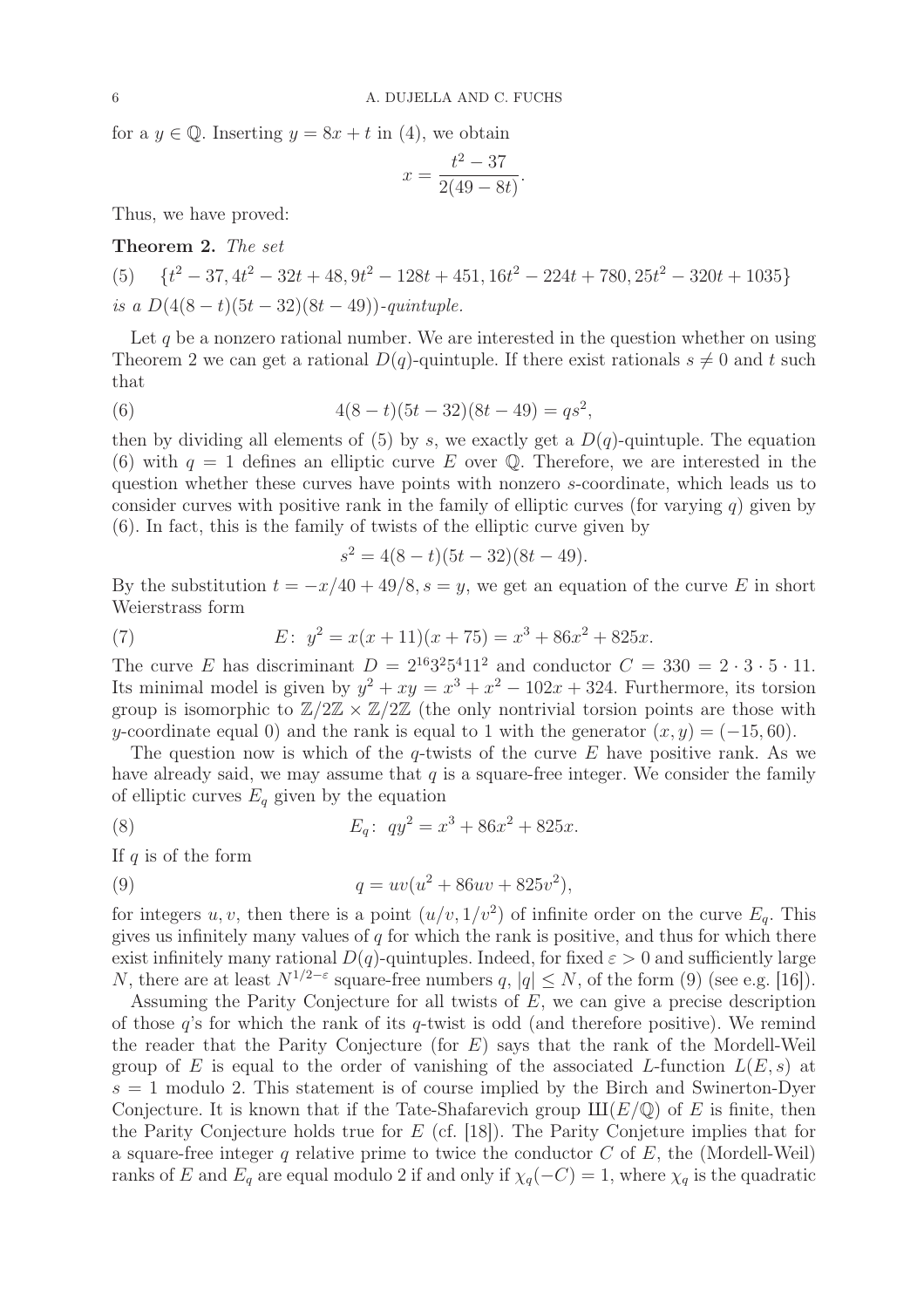Dirichlet character associated to  $\mathbb{Q}(\sqrt{q})$  (cf. [16, p. 2]). Finally, we mention the Goldfeld Conjecture that says that on taking the average over the ranks of the twists of  $E$  we get 1/2; together with the Parity Conjecture this implies that the number of square-free integers q with  $|q| \leq N$  such that  $E_q$  has rank 0 (resp. 1) is  $6N/\pi^2$  as  $N \to \infty$ . For us it would be sufficient to get hold on those twists for which the rank is positive; the Parity Conjecture implies that the number of these square-free q's with  $|q| \le N$  is  $\ge 6N/\pi^2$  (see [19]). We have the following theorem:

**Theorem 3.** For infinitely many square-free numbers q there are infinitely many rational  $D(q)$ -quintuples. Assuming the Parity Conjecture for all twists of the elliptic curve E given by  $(7)$  we get that for all square-free q in at least 497 residue classes (mod 1320) there are infinitely many rational  $D(q)$ -quintuples.

Proof. The first part of the statement has already been settled above. Let us assume that the Parity Conjecture is true for all twists of E. If  $gcd(q, 330) = 1$ , then the Parity Conjecture predicts that the rank of the curve  $E$  and the rank of its q-twist have the same parity if and only if  $\chi_q(-330) = 1$ , where  $\chi_q$  is the quadratic Dirichlet character attached to the field  $\mathbb{Q}(\sqrt{q})$  (see e.g. [16]). In particular, if  $q \equiv 1 \pmod{4}$ , then

$$
\chi_q(-330) = \left(\frac{-330}{|q|}\right),\,
$$

where  $(\frac{1}{2})$ · ) denotes the Jacobi symbol. It follows for all q satisfying

$$
gcd(q, 330) = 1
$$
,  $q \equiv 1 \pmod{4}$  and  $\left(\frac{-330}{|q|}\right) = 1$ ,

that the q-twist has odd rank. We find that exactly 80 residue classes (mod  $330 \cdot 4 = 1320$ ) satisfy these conditions. For  $q \equiv 3 \pmod{4}$ , we consider the q-twist as the  $(-q)$ -twist of the  $(-1)$ -twist of E given by (7). The  $(-1)$ -twist has conductor  $2^4 \cdot 3 \cdot 5 \cdot 11$  and root number 1 (so that the rank is conjecturally even; but actually one can check that the rank is equal to 0). We therefore get that for all  $q$  satisfying

$$
gcd(q, 330) = 1
$$
,  $q \equiv 3 \pmod{4}$  and  $\left(\frac{-165}{|q|}\right) = -1$ ,

the rank of the q-twist is odd. This gives us 40 residue classes (mod  $165 \cdot 4$ ), or 80 classes (mod 1320). If  $gcd(q, 330) = q > 1$  we proceed similarly. Let  $q = gh$ . Then we consider the q-twist as the h-twist of the q-twist of E (or the  $(-h)$ -twist of the  $(-q)$ -twist). For  $g \in \{\pm 2, \pm 3, \pm 5, \pm 11, \pm 6, \pm 10, \pm 15, \pm 22, \pm 33, \pm 30, \pm 55, \pm 66, \pm 110, \pm 165, \pm 330\}$ we compute the conductor and the root number of the g-twist. In each case we get that the conductor is of the form  $2^k|g|N$  for an integer k (actually,  $k \in \{0,3,4\}$ ). This implies that the conditions we get for  $q$  can in all cases be written in terms of residue classes (mod 1320). All together, we get that exactly 497 residue classes (mod 1320)  $(q \equiv i \pmod{1320}, i = 1, 7, 9, 10, 11, 18, 21, 22, 23, 30, \ldots, 1315, 1319)$  satisfy the condition that the rank of the q-twist is odd (we consider only those classes not divisible by 4, since we are interested in square-free numbers). This proves the theorem.  $\Box$ 

As mentioned above, it is sufficient for us to find  $q$ 's such that the twist  $E_q$  has rank  $\geq$  1. It is worth mentioning that there are indeed curves with rank > 1, e.g.  $E_{-21}$  has rank 2,  $E_{-551}$  has rank 3,  $E_{5217}$  has rank 4,  $E_{19712449}$  has rank 5, and  $E_{18427939089}$  has rank 6.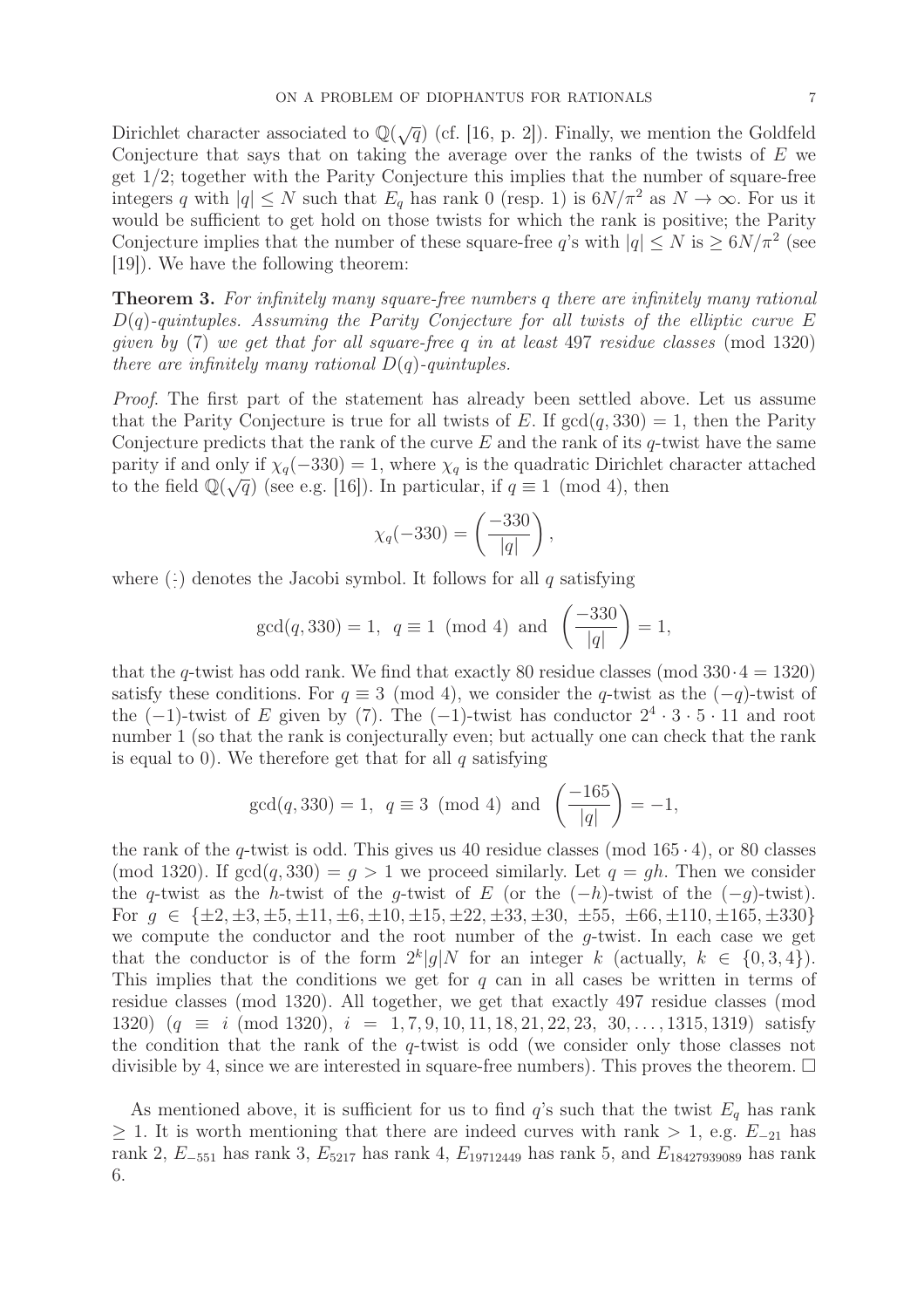#### 8 A. DUJELLA AND C. FUCHS

#### 4. Some examples

The smallest positive integer  $q$  for which the above construction gives (infinitely many)  $D(q)$ -quintuples is  $q = 7$ . We have the twist  $7y^2 = x(x + 11)(x + 75)$  with rank 1 and generator  $(x, y) = (-25, 50)$  of the Mordell-Weil group. It induces the point  $(t, s)$  $(27/4, 5/2)$  on (6). From Theorem 2 we obtain the rational  $D(7)$ -quintuple

$$
\left\{\frac{137}{40}, \frac{57}{10}, -\frac{47}{40}, -\frac{6}{5}, \frac{45}{8}\right\}.
$$

By multiplying all elements of this quintuple by 40, we get an integer  $D(11200)$ -quintuple.

The greatest negative integer with the same property is  $q = -2$ . The  $(-2)$ -twist has rank 1 and the generator of the Mordell-Weil group is  $(x, y) = (-297/2, 3465/4)$ . It induces the point  $(t, s) = (787/80, 693/16)$  on (6). From Theorem 2 we obtain the following rational  $D(-2)$ -quintuple

$$
\left\{\frac{11593}{8400},\frac{5833}{2100},\frac{4059}{2800},\frac{1513}{525},\frac{2377}{336}\right\}.
$$

By multiplying all elements of this quintuple by 8400, we get an integer D(−141120000) quintuple.

We mention that the smallest positive integer  $n$  for which the construction from Theorem 2 gives an integer  $D(n)$ -quintuple is  $n = 1309$  in which case we get the  $D(1309)$ quintuple {2, 30, 106, 186, 290}, while the greatest negative integer with the same property is  $n = -299$  by means of the  $D(-299)$ -quintuple  $\{14, 22, 30, 42, 90\}$ . Going further in this direction one may ask what the least positive integer  $n_1$  and what the greatest negative integer  $n_2$  is, for which there exists a Diophantine quintuple with the property  $D(n_i)$ ,  $i = 1, 2$ . It is known that  $n_1 \le 256$  and  $n_2 \ge -255$ , since the sets  $\{1, 33, 105, 320, 18240\}$ and  $\{5, 21, 64, 285, 6720\}$  have the property  $D(256)$ , and the set  $\{8, 32, 77, 203, 528\}$  has the property  $D(-255)$  (see [6, 7]). We also mention the famous conjecture, motivated by the result of Baker and Davenport [2] on the nonextendibility of Fermat's example of a D(1)-quadruple given by  $\{1, 3, 8, 120\}$ , that there does not exist a D(1)-quintuple. (In [10] it has been proved that there are only finitely many  $D(1)$ -quintuples and that there is no D(1)-sextuples.) In [12], it has been proved that there does not exist a  $D(-1)$ -quintuple. So, in above terminology, we know that  $n_2 \leq -3$ .

Let us mention that several rational  $D(q)$ -sextuples are known (see [15, 11]), but in all known examples  $q$  is a perfect square.

#### **REFERENCES**

- [1] J. Arkin, V. E. Hoggatt and E. G. Strauss, On Euler's solution of a problem of Diophantus, Fibonacci Quart. 17 (1979), 333–339.
- [2] A. Baker and H. Davenport, The equations  $3x^2 2 = y^2$  and  $8x^2 7 = z^2$ , Quart. J. Math. Oxford Ser. (2) **20** (1969), 129–137.
- [3] E. Brown, Sets in which  $xy + k$  is always a square, Math. Comp. 45 (1985), 613–620.
- [4] A. Dujella, Generalization of a problem of Diophantus, Acta Arith. 65 (1993), 15–27.
- [5] A. Dujella, Some polynomial formulas for Diophantine quadruples, Grazer Math. Ber. 328 (1996), 25–30.
- [6] A. Dujella, On Diophantine quintuples, Acta Arith. 81 (1997), 69–79.
- [7] A. Dujella, A problem of Diophantus and Pell numbers, Application of Fibonacci Numbers, Vol. 7 (G. E. Bergum, A. N. Philippou, A. F. Horadam, eds.), Kluwer, Dordrecht, 1998, pp. 61–68.
- [8] A. Dujella, A note on Diophantine quintuples, Algebraic Number Theory and Diophantine Analysis (F. Halter-Koch, R. F. Tichy, eds.), Walter de Gruyter, Berlin, 2000, pp. 123–127.
- [9] A. Dujella, An extension of an old problem of Diophantus and Euler. II, Fibonacci Quart. 40 (2002), 118–123.